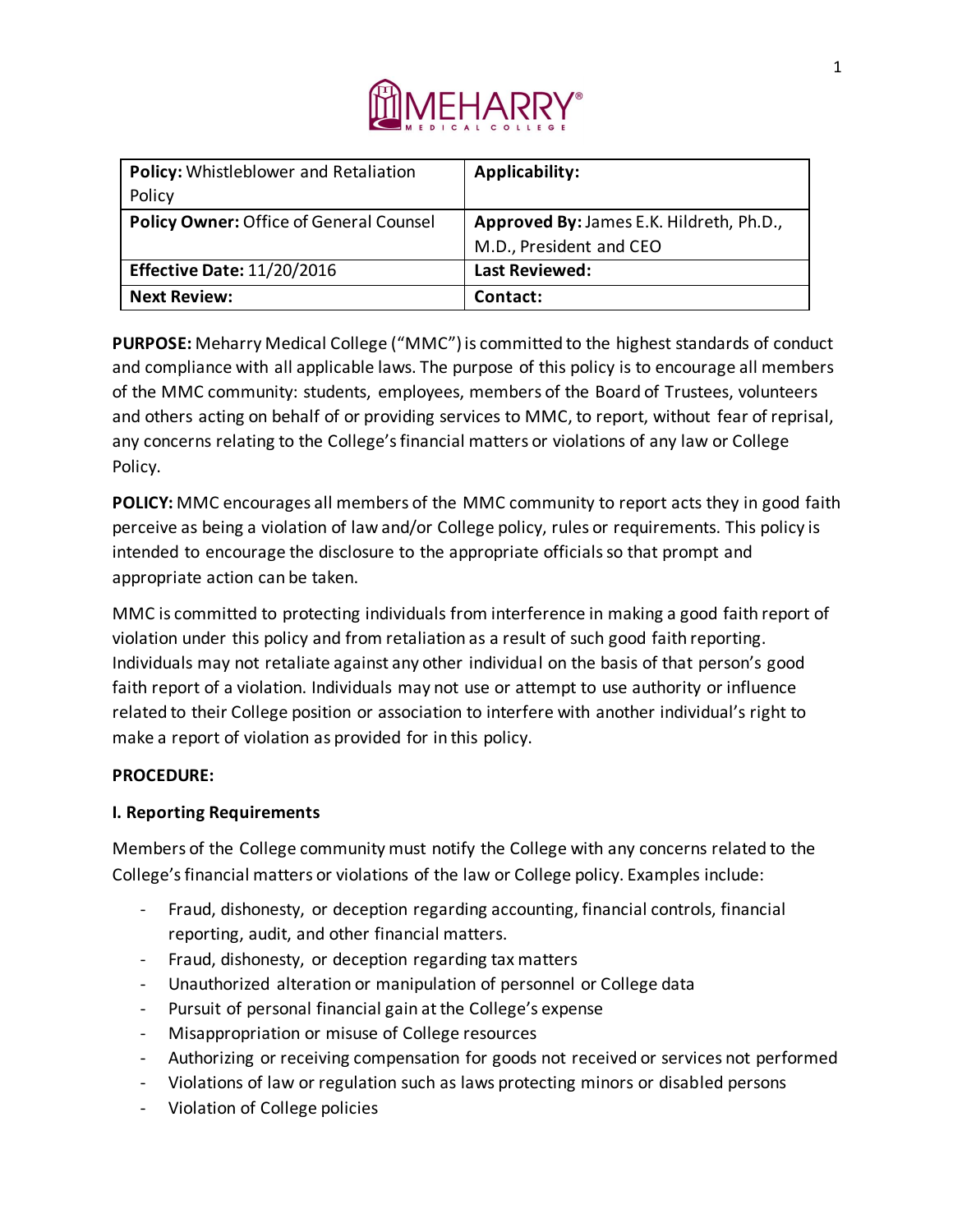

| Policy: Whistleblower and Retaliation          | <b>Applicability:</b>                    |
|------------------------------------------------|------------------------------------------|
| Policy                                         |                                          |
| <b>Policy Owner: Office of General Counsel</b> | Approved By: James E.K. Hildreth, Ph.D., |
|                                                | M.D., President and CEO                  |
| <b>Effective Date: 11/20/2016</b>              | <b>Last Reviewed:</b>                    |
| <b>Next Review:</b>                            | Contact:                                 |

# Notification

Notifications can be made to the Office of General Counsel (615.327.6102), the Office of Internal Audit (615.327.6390), or to the Chair of the College's Audit and Compliance Committee of the Board of Trustees.

# Form of Notice

The notification should specify in reasonable detail the nature of the concern and the persons involved in and with knowledge of the financial matter or violation. A written notification would promote a clear understanding of the issues raised, but the notification could be made orally. It should be accompanied by any available supporting documentation. Notification may be made anonymously.

# **II. Acting in Good Faith**

Anyone submitting a notification concerning the College's financial matters or violations of any law or College policy must be acting in good faith and have reasonable grounds for believing the information disclosed indicates a violation. A reporting person need not be certain that a violation has occurred. Any allegations that are made in bad faith will be viewed as a serious disciplinary offense and the reporter may be subject to disciplinary action and/or legal claim

The Office of General Counsel (or Internal Audit or Chair of Audit and Compliance Committee) will promptly investigate or delegate the investigating of reports of violations. All individuals involved are required to cooperate with such investigations. To the extent practical and appropriate, the identity of anyone who submits a notification or who participates in a resulting investigation will not be disclosed; however, confidentiality cannot be guaranteed. Depending on the nature of the reported violation or the results of the investigation, matters may be reported to the Office of the President, the Board of Trustee's Audit and Compliance Committee, or the full Board of Trustees.

Notifications about matters covered by College policies will be addressed in accordance with the procedures set forth in those policies.

# **III. No Retaliation**